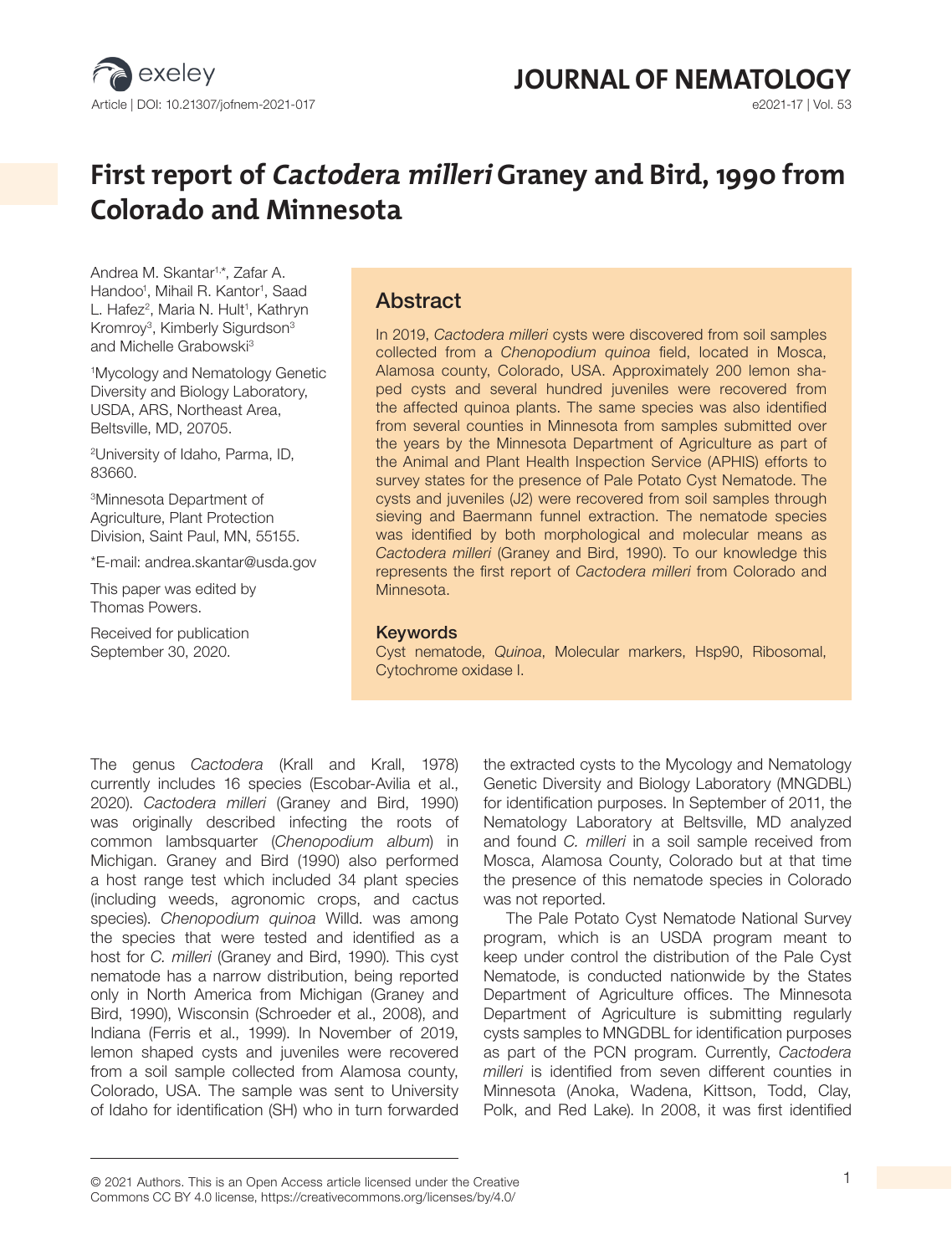in Wadena county and later from Kittson county, in 2011, 2015, and 2016.

# Materials and methods

## Various stages

Cysts, white females, second-stage juveniles (J2), and eggs were obtained from Colorado (CO) and Minnesota (MN). Juveniles for morphological observations were separated from soil by sieving and Baermann funnel extraction or were live recovered from cysts from fresh roots and kept in water in watch glasses. Juveniles were fixed in 3% formaldehyde and processed to glycerin by the formalin glycerin method (Golden, 1990; Hooper, 1970). Females and some cysts were typically removed from roots after fixation for 12hr in 3% formaldehyde solution. Photomicrographs of cyst vulval cones, females, and J2 were made with an automatic 35-mm camera attached to a compound microscope having an interference contrast system. Photomicrographs of the specimens were made with a Nikon Eclipse Ni compound microscope using a Nikon DS-Ri2 camera. Measurements were made with an ocular micrometer on a Leica WILD MPS48 Leitz DMRB compound microscope. All measurements are in micrometers unless otherwise stated.

Living nematode juveniles (J2) recovered from the cysts were examined morphologically and molecularly for species identification. Observations of morphological characters critical for identification were: cyst shape, color and nature of fenestration, cyst wall pattern, J2 stylet length, shape of stylet knobs, and shape and length of tail and hyaline tail terminus (Fig. 1) thus indicated that the specimens were *Cactodera milleri*.

Representative J2 from two CO isolates and three MN isolates were used for molecular confirmation of the species, using two ribosomal genes (internal transcribed spacer, ITS 1 and 2 and large ribosomal subunit, 28S), one nuclear gene (partial heat shock protein 90, Hsp90), and one mitochondrial gene (partial cytochrome oxidase I, COI). Markers were amplified with the following primer sets: TW81 and AB28 for ITS rDNA; D2A and D3B for 28S rDNA; U288 and L1110 for Hsp90; and primers JB3 and JB4.5 for COI (Table 1). DNA extraction, amplification, purification of PCR products, cloning, and sequencing were performed as described in the studies of Skantar et al. (2012) and Subbotin et al. (2017). DNA sequencing was conducted by University of Maryland Center for Biosystems Research and Genewiz, Inc. ITS rDNA and Hsp90 sequences were



Figure 1: Photomicrographs of secondstage juveniles (J2) and cysts of *Cactodera milleri* from Mosca, Alamosa county, Colorado, USA. A, B: J2 anterior ends; C, D: J2 tails; E: J2 lateral field; F: Cyst posterior (ventral view); G: Cyst cone mount.

obtained from cloned amplicons; 28S and COI were sequenced directly from PCR products.

New sequences were submitted to GenBank under the following accession numbers: ITS from CO (MT327799, MT327800) and MN (MK619682- MK619693); Hsp90 from MN (MK105547-MK105550) and CO (MT362485-MT362487, MN182650-MN182651); COI from CO (MT328830-MT328835); and 28S from MN (MK619472, MK619473), and CO (MT328175, MT328180-MT382182).

Separate alignments of ITS rDNA, Hsp90, and COI sequences were constructed using the MAFFT algorithm within Geneious v. 10.2.6 (Biomatters, Ltd., San Diego, CA). For ITS, the bestfitting model of nucleotide substitution, General Time Reversible with Gamma distributed rates with Invariant sites (GTR+I+G), was estimated using jModelTest based on the Akaike information criterion. Phylogenetic relationships were estimated by Bayesian inference (BI) on the CIPRES Science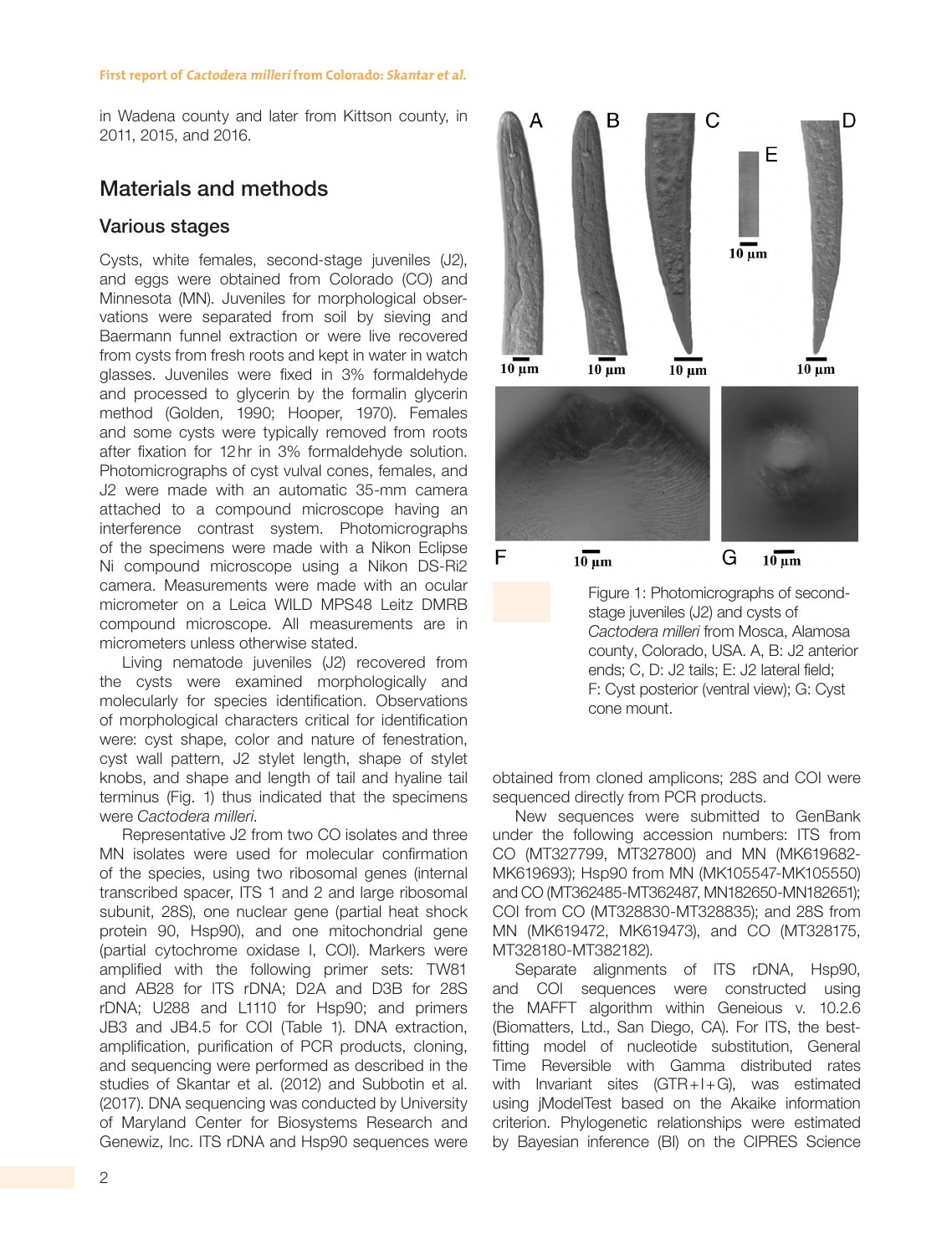| <b>Primer</b>    | Sequence $(5' \rightarrow 3')$ | <b>Marker</b>   | <b>References</b>        |
|------------------|--------------------------------|-----------------|--------------------------|
| D2A              | ACAAGTACCGTGAGGGAAAGTTG        | 28S rDNA        | De Ley et al. (2005)     |
| D3B              | TCGGAAGGAACCAGCTACTA           |                 |                          |
| TW81             | GTTTCCGTAGGTGAACCTGC           | <b>ITS rDNA</b> | Joyce et al. (1994)      |
| AB <sub>28</sub> | ATATGCTTAAGTTCAGCGGGT          |                 |                          |
| JB3              | TTTTTGGGCATCCTGAGGTTTAT        | COI mtDNA       | Bowles et al. (1992)     |
| JB4.5            | TAAAGAAAGAACATAATGAAAATG       |                 |                          |
| U288             | GAYACVGGVATYGGNATGACYAA        | Hsp90           | Skantar and Carta (2004) |
| 11110            | <b>TCRCARTTVTCCATGATRAAVAC</b> |                 |                          |

### Table 1. Primers used for molecular analysis of Cactodera spp.



0.03

Figure 2: Phylogenetic relationships of *Cactodera milleri* from CO and MN with other select cyst nematodes, as inferred from a 995 bp alignment of ITS 1 and 2 rDNA, according to the GTR+I+G model of nucleotide substitution and incorporated into MB as described. A 50% majority rule consensus tree was generated with posterior probabilities (PP) shown on appropriate branches (expressed as percent), with *Punctodera chalcoensis* as the outgroup. New sequences are indicated in bold. *Cactodera chenipodiae* marked with an asterisk (\*) reflect corrected identifications as described in Escobar-Avilia et al. (2020).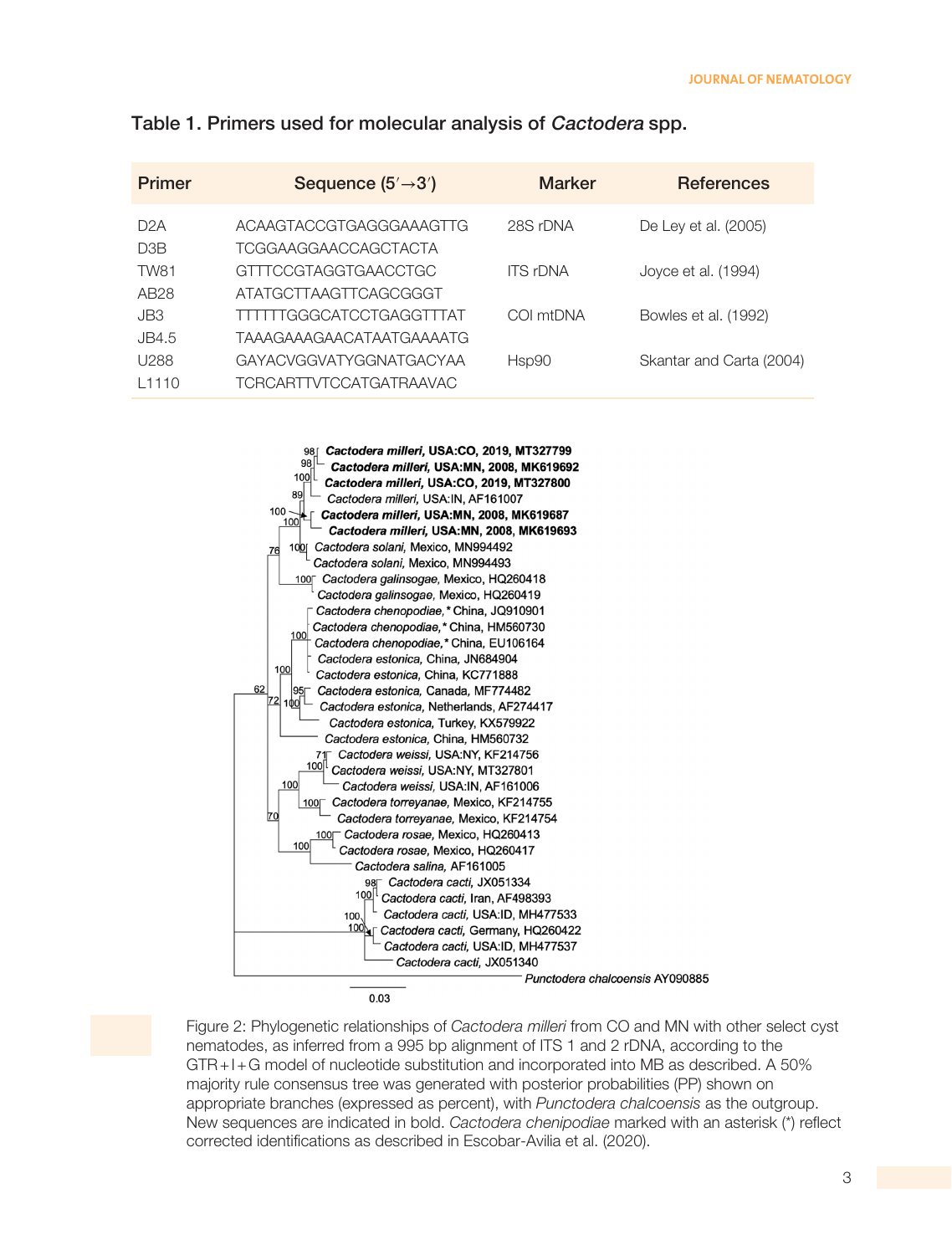#### **First report of Cactodera milleri from Colorado: Skantar et al.**

Gateway (http://www.phylo.org; Miller et al., 2010) plug-in within Geneious, with *Punctodera chalcoensis* (AY090885) set as the outgroup. Markov chains were sampled at intervals of 500 generations and burn-in of 5,000. A 50% majority rule consensus tree was generated with posterior probabilities (PP), expressed as a percent, calculated for each clade (Figs. 2-4). 28S rDNA alignments were analyzed in the CIPRES MrBayes under the model GTR+I+G, with *Betulodera betulae* (KF214751) as outgroup. Hsp90 genomic alignments were analyzed under the model GTR+I+G implemented in MrBayes as described above, with *Helicotylenchus digonicus* (MK580830) set as the outgroup. COI mtDNA DNA alignments were analyzed in CIPRES under the model GTR+I+G implemented in MrBayes as described above, with *Rhizonemella* sp. (MF425746) as the outgroup. Alternative trees for each marker were made using the maximum likelihood tree-building algorithm IQ-tree (Nguyen et al., 2015) or the RaXML CIPRES module within Geneious (not shown).



Figure 3: Phylogenetic relationships of *Cactodera milleri* from CO and MN with other select cyst nematodes, as inferred from a 659 bp alignment of 28S rDNA, according to the GTR+I+G model of nucleotide substitution and incorporated into MB as described. A 50% majority rule consensus tree was generated with posterior probabilities (PP) shown on appropriate branches (expressed as percent), with *Betulodera betulae* as the outgroup. New sequences are indicated in bold.

# **Description**

### **Measurements**

Measurements of second-stage juveniles from Colorado (*n*=15) included length of body (range=427- 490μm, mean=459.6μm), stylet well developed  $(21.0-23.5\,\mu m, 22.4\,\mu m)$  with concave basal knobs (slight to deeply concave), tail (38.0-45.0μm, 40.73μm), and hyaline tail terminus (14.0-20.0μm, 16.76μm). The lateral field had four distinct lines. Shapes of the tail, tail terminus, and stylet knobs were also consistent with *C. milleri.* The cysts (*n*=10) were lemon shaped, abullate, circumfenestrate, dark brown in color and had a straight to wavy line type of cyst wall cuticular pattern in the middle (Fig. 1F, G). The fenestra diameter ranged between 25 and 35μm, with a mean 30.02μm. Morphometrics of cysts were also consistent with *C. milleri*. Morphometrically, it is also close to *Cactodera solani* (Escobar-Avilia et al., 2020) in having small rounded to lemon shaped cysts with a circumfenestrate vulval cone and in the J2 shape and length of tail and tail terminus. However, it differs from *C. solani* by having longer cysts 632μm (515- 730μm) vs 417μm (291-581μm), cysts light to dark brown vs light brown to almost black in color, and J2 stylet length being shorter 22μm (21-23μm) vs longer stylet length 25μm (24-27μm). In addition, *C. solani* is the only species in the genus known to parasitize tomato.

### Molecular analysis

The ITS rDNA clone sequences from the CO population varied 2 bp from each other, while differences among MN population clones ranged from 4 to 14 bp. The exceptions were one MN clone (MK619692) and the *C. milleri* sequence from Indiana (AF161007) which contained 8bp and 7bp deletions (at different locations) in addition to single base polymorphisms throughout the sequence. Intraspecific variation among all available ITS sequences from *C. milleri* ranged from 0.2 to 3.5%. The next closest species was *C. solani*, which had lower intraspecies variation of 0 to 2bp (0-0.1%). *Cactodera milleri* differed from *C. solani* at 7 to 24bp. In phylogenetic trees, *C. milleri* formed a strongly supported clade distinct from *C. solani* from Mexico (Fig. 2), consistent with data shown previously in the *C. solani* description (Escobar-Avilia et al., 2020).

28S rDNA sequences from *C. milleri* (CO, 2019) were identical to an isolate obtained in 2011 and 2bp different from MN isolates. In the MB tree (Fig. 3), *C. milleri* formed a clade separate from the next closest available species, *C. galinsogae* (KF214147),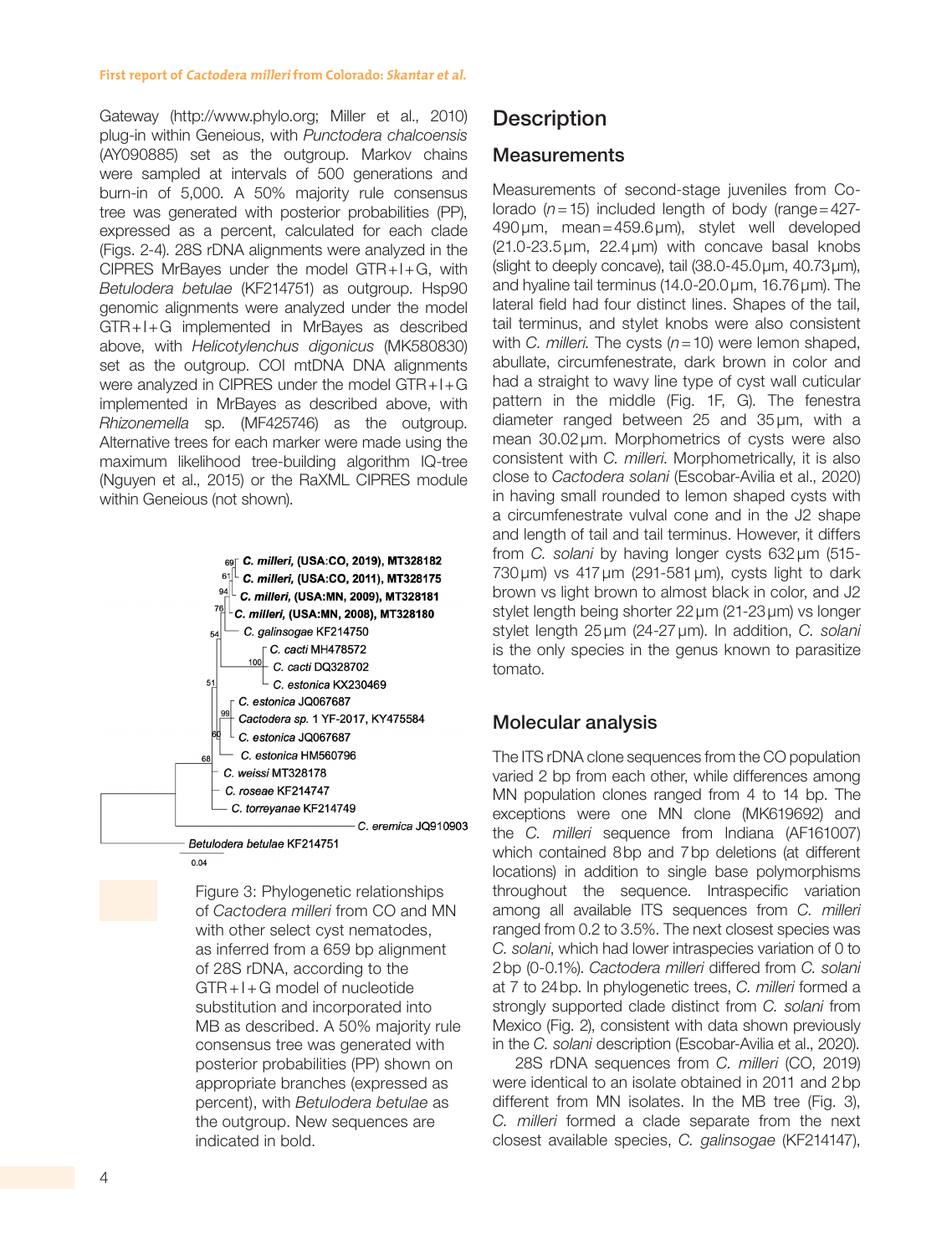

Figure 4: Phylogenetic relationships of *Cactodera milleri* from CO and MN with other Heteroderidae, as inferred from a 2340 bp alignment of Hsp90 genomic DNA, according to the GTR+I+G model of nucleotide substitution and incorporated into MB as described. A 50% majority rule consensus tree was generated with posterior probabilities (PP) shown on appropriate branches (expressed as percent), with *Helicotylenchus digonicus* as the outgroup. New sequences are indicated in bold.

differing at 8 to 10bp (Fig. 2). No *C. solani* sequences were available for direct comparison.

Partial Hsp90 sequences were aligned with selected sequences from other *Cactodera* spp. and other cyst nematodes as available. Hsp90 sequences from the CO and MN populations varied at 4 to 22bp (0.3-1.7%), primarily in introns, except for one clone from MN (MK105547) that contained a 56bp shorter intron than the other sequences. Based upon Hsp90 sequence alignment, *C. milleri* formed a strongly supported clade that was distinct from *C. weissi*, *C. cacti*, and other cyst nematodes (Fig. 4).

COI sequences from 2011 and 2019 CO isolates were identical to each other and varied from *C. solani* at 3 to 4bp (0.9-1.2%). In the tree based upon COI alignments, these two species formed separate clades with moderate support. Relatively few COI sequences are available in GenBank, so contribution of additional sequences representing *Cactodera* species will undoubtedly contribute to an improved understanding of the genus (Fig. 5).

Based upon this collective morphological and molecular data, we identify this isolate as *Cactodera milleri.* The closest species morphologically and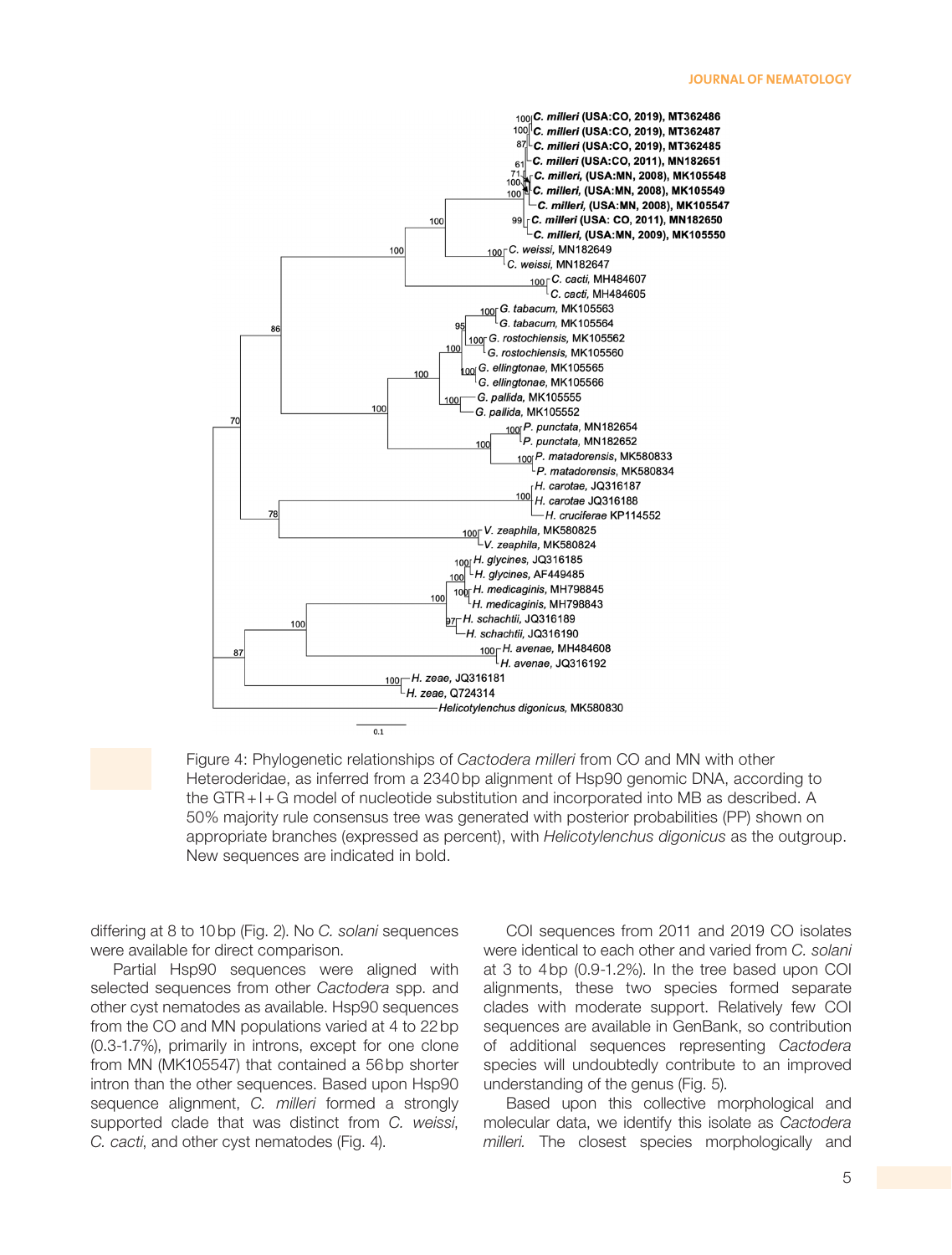

Figure 5: Phylogenetic relationships of *Cactodera milleri* from CO with other select *Cactodera* species nematodes, as inferred from a 358bp alignment of mitochondrial COI, according to the  $GTR+I+G$  model of nucleotide substitution and incorporated into MB as described. A 50% majority rule consensus tree was generated with posterior probabilities (PP) shown on appropriate branches (expressed as percent), with *Rhizonemella* sp. and *Cryphodera sinensis* as the outgroups. New sequences are indicated in bold.

molecularly is *C. solani*, but was distinguishable based upon direct comparison of ITS rDNA and COI. To our knowledge this is the first report of the *Cactodera milleri* in Colorado as well as in Minnesota. Together, these data contribute to a growing picture of the phylogenetic relationships within the Heteroderidae, with Hsp90 and COI complementing widely used ribosomal markers for identification of species within the genus *Cactodera*. The amplified region of Hsp90 contains a relatively high degree of polymorphism, particularly within the introns, providing a rich source of intraspecific variation upon which to separate species. Coding regions or translated protein sequences also contain information that may prove beneficial for phylogenetic analysis of circumfenestrate nematodes (Skantar et al., 2019, 2020).

# Acknowledgments

Mihail Kantor was supported in part by an appointment to the Research Participation Program at the Mycology and Nematology Genetic Diversity and Biology Laboratory USDA, ARS, Northeast Area, Beltsville, MD, administered by the Oak Ridge Institute for Science and Education through an interagency agreement between the U.S. Department of Energy and USDA-ARS. Mention of trade names or commercial products in this publication is solely for the purpose of providing specific information and does not imply recommendation or endorsement by the U.S. Department of Agriculture. USDA is an equal opportunity provider and employer.

# References

Bowles, J., Blair, D. and McManus, D. P. 1992. Genetic variants within the genus *Echinococcus* identified by mitochondrial DNA sequencing. Molecular and Biochemical Parasitology 54:165–73.

De Ley, P., Tandingan De Ley, I., Morris, K., Abebe, E., Mundo-Ocampo, M., Yoder, M., Heras, J., Waumann, D., Rocha-Olivares, A., Burr, A. H. J., Baldwin, J. G. and Thomas, W. K. 2005. An integrated approach to fast and informative morphological vouchering of nematodes for applications in molecular barcoding. Philosophical Transactions of the Royal Society B 360:1945–58.

Escobar-Avilia, I. M., Subbotin, S. A. and Tovar-Soto, A. 2020. *Cactodera solani* n. sp. (Nematoda: Heteroderidae), a new species of cyst-forming nematode parasitising tomato in Mexico. Nematology 1–14.

Ferris, V. R., Krall, E., Faghihi, J. and Ferris, J. M. 1999. Phylogenetic relationships of *Globodera millefolii, G. artemisiae,* and *Cactodera salina* based on ITS region of ribosomal DNA. Journal of Nematology 31:498–507.

Golden, A. M. 1990. "Preparation and mounting nematodes for microscopic observation", In Zuckerman, B. M., Mai, W. F. and Krusberg, L. R. (Eds), Plant Nematology Laboratory Manual, University of Massachusetts Agricultural Experiment Station, Amherst, MA, pp. 197–205.

Graney, L. S. O. and Bird, G. W. 1990. Descriptions and comparative morphology of *Cactodera milleri* n. sp. (Nematoda: Heteroderidae) and *Cactodera cacti* with a review and key to the genus *Cactodera*. Journal of Nematology 22:457.

Hooper, D. J. 1970. "Handling, fixing, staining, and mounting nematodes", In Southey, J. F. (Ed.), Laboratory Methods for Work with Plant and Soil Nematodes 5th ed., Her Majesty's Stationery Office, London, pp. 39–54.

Joyce, S. A., Reid, A., Driver, F. and Curran, J. 1994. "Application of polymerase chain reaction (PCR) methods to identification of entomopathogenic nematodes", In Burnell, A. M., Ehlers, R. -U. and Masson, J. P. (Eds), COST 812 Biotechnology: Genetics of Entomopathogenic Nematode-Bacterium Complexes. Proceedings of Symposium & Workshop, St. Patrick's College and European Commission, Maynooth, County Kildare and Luxembourg, DG XII, pp. 178–87.